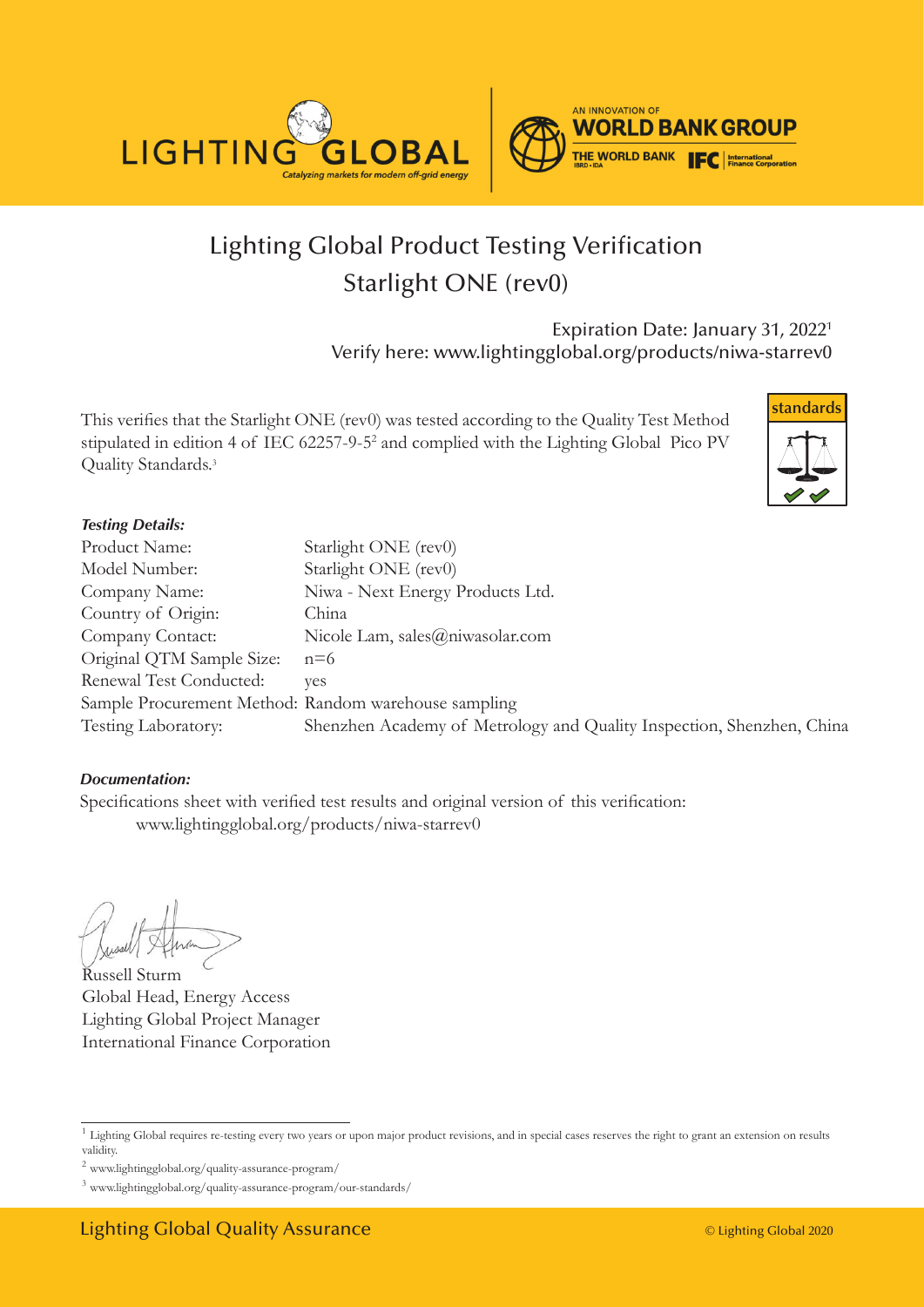## Type Approval Starlight ONE (rev0)

### Verify here: www.lightingglobal.org/products/niwa-starrev0

| Category                           | <b>Quality Standard</b>                                                                                                                                                                                                                                                                                                                                                                                                                                                                                                                                  | Verdict |
|------------------------------------|----------------------------------------------------------------------------------------------------------------------------------------------------------------------------------------------------------------------------------------------------------------------------------------------------------------------------------------------------------------------------------------------------------------------------------------------------------------------------------------------------------------------------------------------------------|---------|
| Truth In Advertising               | Manufacturer, Product Name and Model Number<br>accurately specified                                                                                                                                                                                                                                                                                                                                                                                                                                                                                      | Pass    |
|                                    | Performance and Component Ratings accurately specified.<br>Any description of the product that appears on the<br>packaging, inside the package and in any media shall be<br>truthful and accurate. No statements mislead buyers or<br>end users about the utility of the product. Numeric ratings<br>deviate no more than 15% from actual performance (note<br>that it is acceptable for actual performance to exceed<br>advertised performance).                                                                                                        | Pass    |
|                                    | Port voltage and current specifications, if provided, are<br>accurate. Included appliances function when connected<br>to ports. Power output of ports is sufficient to power<br>appliances that are advertised but not included. Ports that<br>are intended for a function other than providing power,<br>such as data ports, are not required to meet this standard.                                                                                                                                                                                    | Pass    |
| Lumen Maintenance                  | Average relative light output $\geq 85\%$ of initial light output<br>at 2,000 hours with only one sample allowed to fall below<br>75% OR All 6 samples maintain $\geq$ 95% of initial light<br>output at 1,000 hours                                                                                                                                                                                                                                                                                                                                     | Pass    |
| Circuit and Overload<br>Protection | Products include a current limiting mechanism to prevent<br>irreversible damage to the system. The mechanism is easily<br>resettable or replaceable by the user, or automatically<br>resets. If replaceable fuses are used for circuit protection,<br>sizes are labeled on the product and listed in the user<br>manual, and, if fuses are replaceable by the user, at least<br>one spare fuse is included with the product. Included<br>appliances are not required to meet this standard unless<br>they have ports that are intended to provide power. | Pass    |
| <b>AC-DC Charger Safety</b>        | Any included AC-DC charger carries approval from a<br>recognized consumer electronics safety regulator                                                                                                                                                                                                                                                                                                                                                                                                                                                   | n/a     |
| Hazardous<br>Substances Ban        | No battery may contain cadmium or mercury at levels<br>greater than trace amounts                                                                                                                                                                                                                                                                                                                                                                                                                                                                        | Pass    |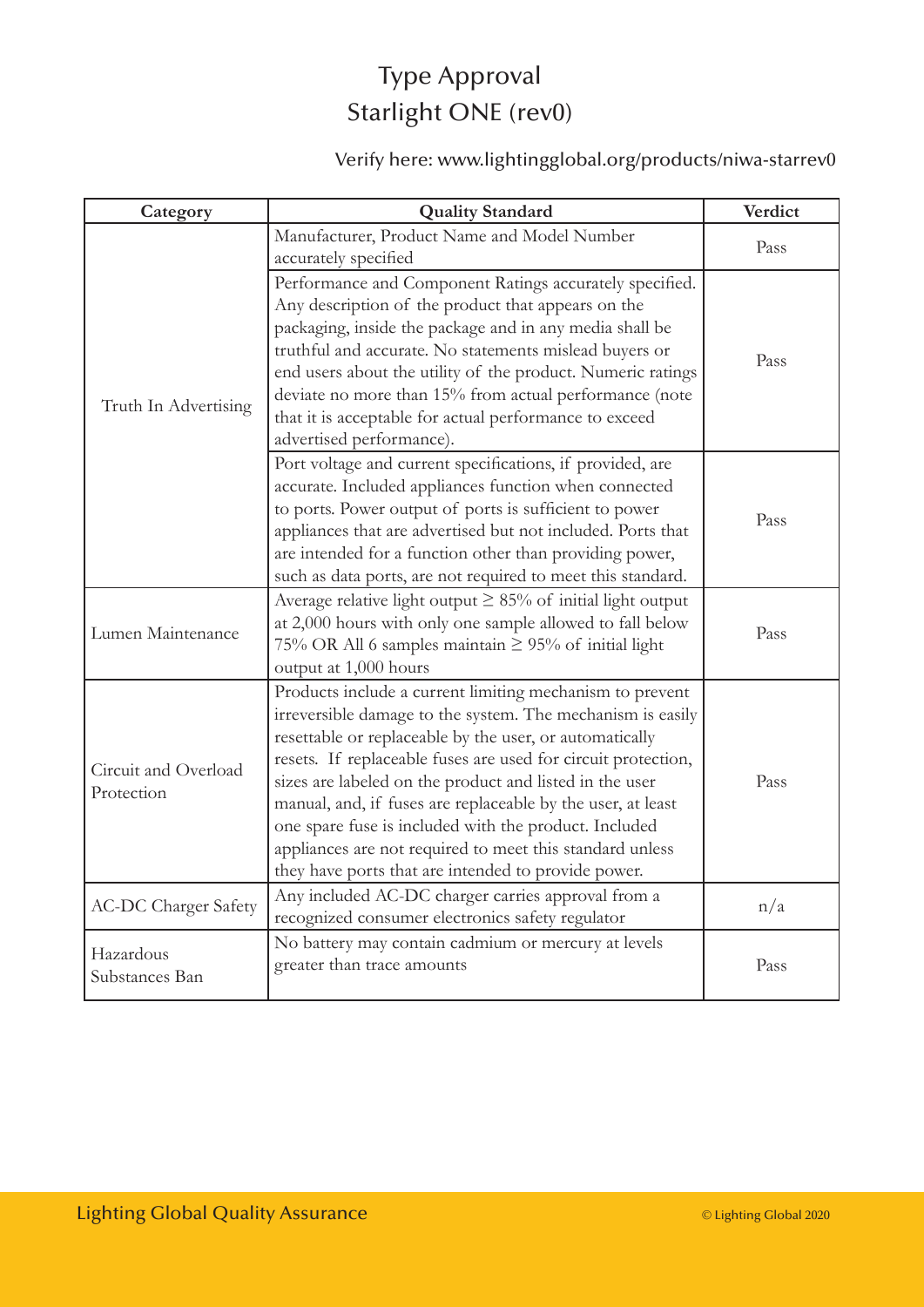## Type Approval Continued Starlight ONE (rev0)

### Verify here: www.lightingglobal.org/products/niwa-starrev0

| Category                                   | <b>Quality Standard</b>                                                                                                                                                                                                                                                                                                                                                                                                                                                | Verdict |
|--------------------------------------------|------------------------------------------------------------------------------------------------------------------------------------------------------------------------------------------------------------------------------------------------------------------------------------------------------------------------------------------------------------------------------------------------------------------------------------------------------------------------|---------|
| <b>Battery Protection</b>                  | Protected by an appropriate charge controller that<br>prolongs battery life and protects the safety of the user.<br>5 out of 6 samples meet the requirements outlined in<br>Lighting Global Quality Standards.<br>Lithium batteries carry IEC 62281, IEC 62133-2, UL 1642<br>or UN 38.3 certification and have overcharge protection<br>for individual cells or sets of parallel-connected cells.<br>Batteries of included appliances must also meet this<br>standard. | Pass    |
| <b>Battery Durability</b>                  | The average capacity loss of 6 samples does not exceed<br>25% and only one sample may have a capacity loss greater<br>than 35% following the battery durability storage test as<br>defined in IEC/TS 62257-9-5 Annex BB                                                                                                                                                                                                                                                | Pass    |
| PV Overvoltage<br>Protection               | If the battery is disconnected or isolated, the system is not<br>damaged and the load terminals maintain a voltage that is<br>safe for their intended uses.                                                                                                                                                                                                                                                                                                            | Pass    |
| Miswiring Protection                       | The user interface is designed to minimize the likelihood<br>of making improper connections. If improper or reversed<br>connections can easily be made, they cause no damage to<br>the system or harm to the user.                                                                                                                                                                                                                                                     | Pass    |
| Physical Ingress<br>Protection             | IP2X for all products, IP3X (or $2X +$ circuit protection)<br>for PV modules, IP5X for fixed outdoor products                                                                                                                                                                                                                                                                                                                                                          | Pass    |
| Water Ingress<br>Protection                | Degree of protection required is based on product type:<br>Fixed separate (indoor): No protection required<br>Portable separate: Occasional exposure to rain<br>Portable integrated: Frequent exposure to rain<br>Fixed integrated (outdoor): Permanent outdoor exposure<br>PV modules: Outdoor rooftop installation                                                                                                                                                   | Pass    |
| Drop Test                                  | Fixed separate (indoor): No requirement<br>All other products: 5 out of 6 samples are functional after<br>drop test; none result in dangerous failures.                                                                                                                                                                                                                                                                                                                | Pass    |
| Soldering and Elec-<br>tronics Workmanship | The system and any included appliances are rated "Good"<br>or Fair" for workmanship quality as defined in Annex F<br>of IEC/TS 62257-9-5. At most, one sample may fail to<br>function when initially evaluated.                                                                                                                                                                                                                                                        | Pass    |
| Mechanical Durability                      | All samples and included appliances are functional after<br>Switch, Connector, Gooseneck and Strain Relief tests;<br>none result in dangerous failures.                                                                                                                                                                                                                                                                                                                | Pass    |